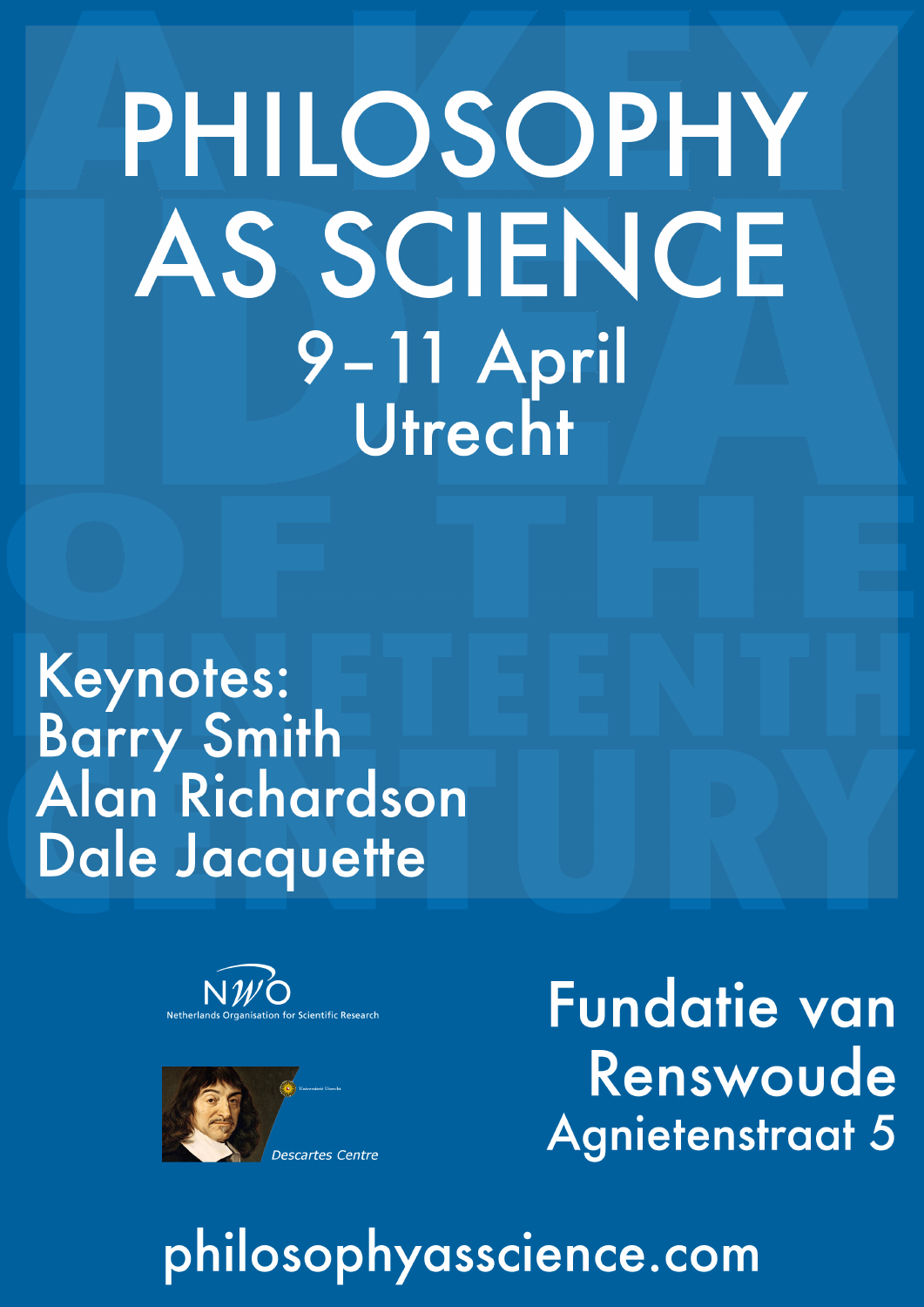## Programme

## Thursday, April 9

|       | Collegezaal<br>15.00 Welcome with coffee and tea                   |
|-------|--------------------------------------------------------------------|
|       | Regentenzaal<br>15.45 Opening: Carlo Ierna                         |
| 16.00 | Plenary session: Paul Ziche<br>"Feelings, empiricism, and realism" |
|       | 16.30 Keynote: Barry Smith<br>"Metaphysics After Darwin"           |
| 18.00 | Collegezaal<br>Reception with drinks and refreshments              |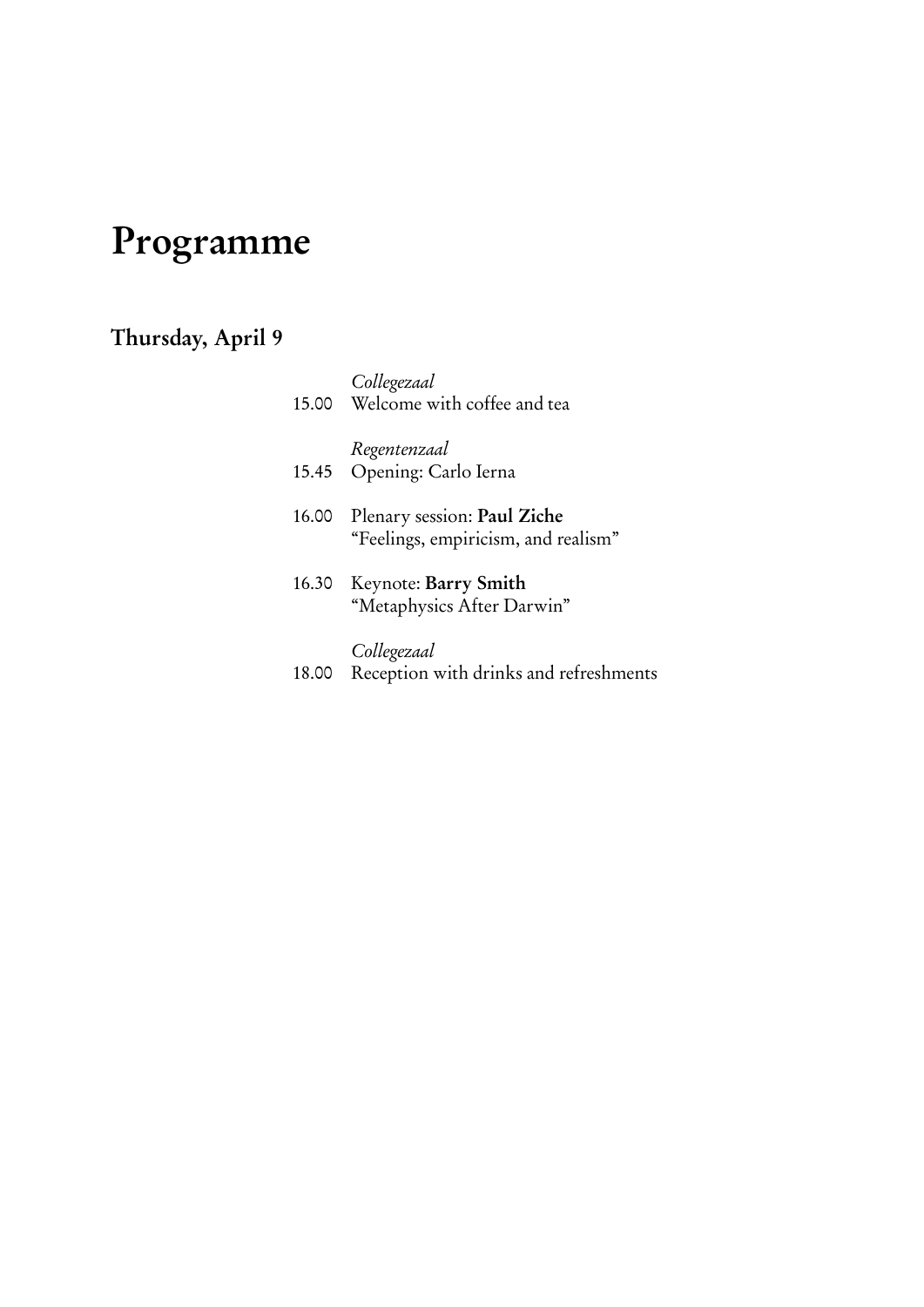## Friday, April 10

|             | Regentenzaal                                                                                                                                                                                               |                                                                                   |  |
|-------------|------------------------------------------------------------------------------------------------------------------------------------------------------------------------------------------------------------|-----------------------------------------------------------------------------------|--|
| 09.00-10.00 | Keynote: Alan Richardson<br>"Disillusionment, Inconvenience, and Scientific Philosophy: Logical Empiri-<br>cism and Philosophical Modernism"                                                               |                                                                                   |  |
| 10.00-10.45 | Collegezaal<br>Wolfgang Huemer<br>""Vera<br>philosophiae<br>methodus":<br>Brentano's conception of philosophy<br>as rigorous science"                                                                      | Regentenzaal<br>Dirk van Miert<br>"Writing the history of science around<br>1800" |  |
| 10.45-11.00 | Kitchen: Coffee break                                                                                                                                                                                      |                                                                                   |  |
| 11.00-11.45 | Collegezaal<br><b>Guillaume Frechette</b><br>"The Descriptive Psychology Research<br>Programme - Brentano's Contribution<br>to Scientific Philosophy"<br>Regentenzaal                                      | Regentenzaal<br>Dietmar Heidemann<br>"Kant's discovery of realism"                |  |
| 11.45-12.30 | Plenary session: Denis Fisette<br>"Psychology as Science. Franz Brentano and Auguste Comte's Positivism"                                                                                                   |                                                                                   |  |
| 12.30-13.30 | Kitchen: Lunch break                                                                                                                                                                                       |                                                                                   |  |
| 13.30-15.00 | Regentenzaal<br>Peter Sperber "Philosophy's Scientific Method: Transcendental Methodology<br>in Kant and Fries"<br>Timmy de Goeij "Kant's Campaign against the Synthesis of Empiricism and<br>Rationalism" | Plenary panel "Thinking classified: Structuring the world of ideas around 1800"   |  |
| 15.00       | Kitchen: Coffee break                                                                                                                                                                                      |                                                                                   |  |
| Optional:   | Academiegebouw, Senaatszaal                                                                                                                                                                                |                                                                                   |  |
| 16.15       | Inaugural lecture Ingrid Robeyns, chair "Ethics of Institutions"                                                                                                                                           |                                                                                   |  |

Brasserie Bresson

19.00 Speakers' dinner

 $\overline{a}$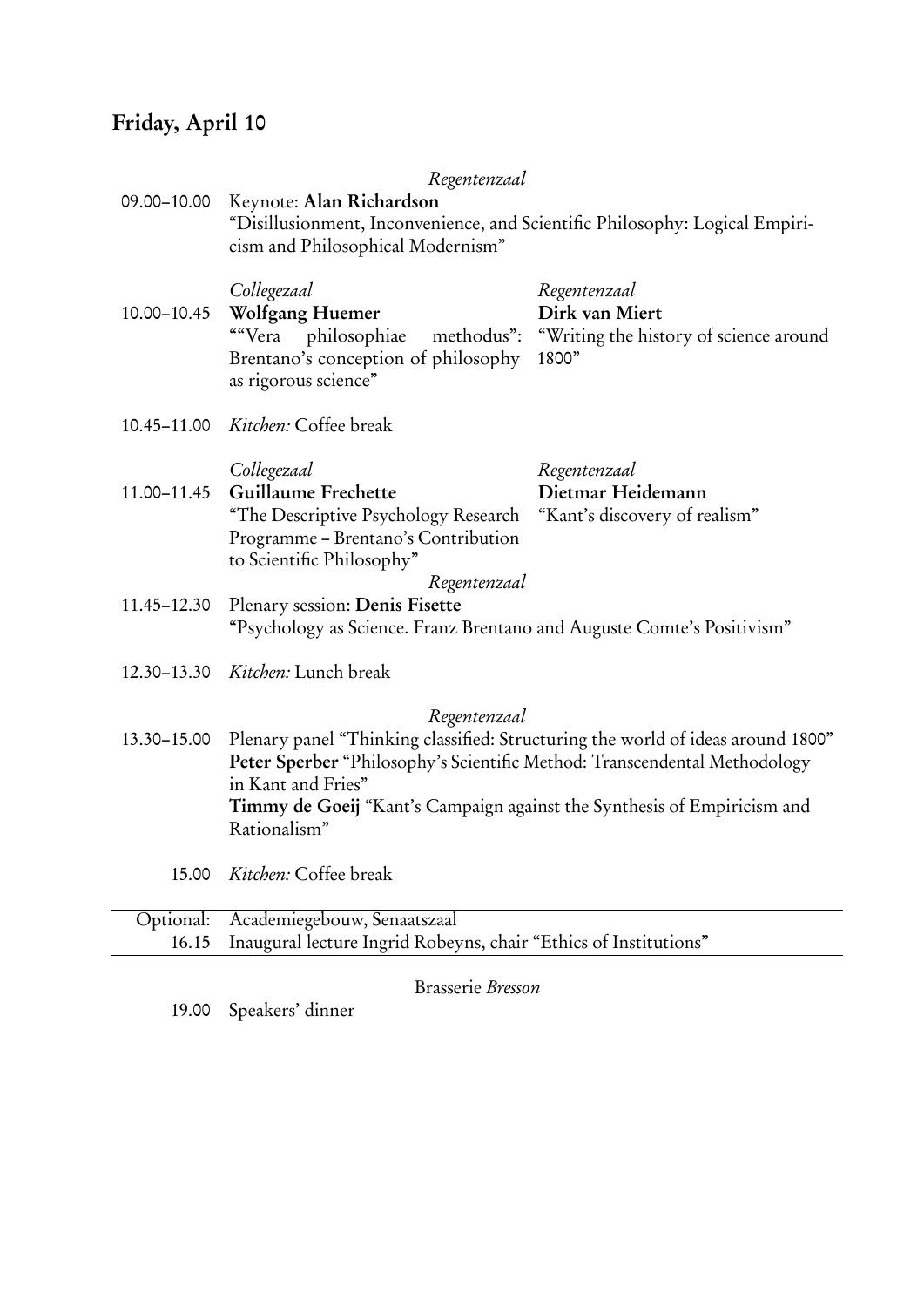#### Saturday, April 11

#### Regentenzaal

| 09.00–10.00 Keynote: Dale Jacquette                     |  |
|---------------------------------------------------------|--|
| "Brentano and the Ambiguities of Scientific Philosophy" |  |

| Regentenzaal                | Collegezaal                                                               |
|-----------------------------|---------------------------------------------------------------------------|
| 10.00–10.45 Robin Rollinger | Karianne Marx                                                             |
|                             | "Keeping Things Real: Brentano's "Towards a 'philosophy without a nick-   |
|                             | Metaphysical Rejection of Bolzano and name': How Reinhold sought to over- |
| Husserl"                    | come spiritualism, materialism, dog-                                      |
|                             | matic skepticism and supernaturalism"                                     |

"On the Very Idea of Goethe's, Schelling's, and Ritter's Polarity"

""Dogmatismus" und "Kritizismus" in

"Whewell's Conception of Philosophy

F.W.J.Schellings Frühwerk"

of Science"

10.45–11.00 Kitchen: Coffee break

#### Regentenzaal Collegezaal

#### 11.00–11.45 Peter Andras Varga Helmut Pulte "To Deny Scientific Knowledge in Order to Make Room for Philosophy as Science: The Ignorabimus Debate and its Influence on Brentano's and Husserl's Notions of Metaphysics" ""Das Lob der wissenschaftlichen Trockenheit": J.F. Fries über wissenschaftliche Philosophie, Empirismus, Kritizismus und die Dynamisierung des Kantischen Apriori." 11.45–12.30 Hynek Janousek Olaf Müller

- "Husserl on Ideal Meaning of Science and its Expressibility"
- 12.30–13.30 Kitchen: Lunch break

#### Regentenzaal Collegezaal

13.30–14.15 Harald Wiltsche Petr Rezvykh "Empiricism, Phenomenology, and Science"

#### 14.15–15.00 Arianna Betti Claus Beisbart "Philosophy as an Axiomatic Science? Bolzano's Characterization of Philosophy in Was ist Philosophie? (1849) in the light of his Theory of Grounding"

15.00–15.30 Kitchen: Coffee break

#### Regentenzaal

15.30–16.15 Plenary session: Carlo Ierna "The Foundation of Philosophy as Science"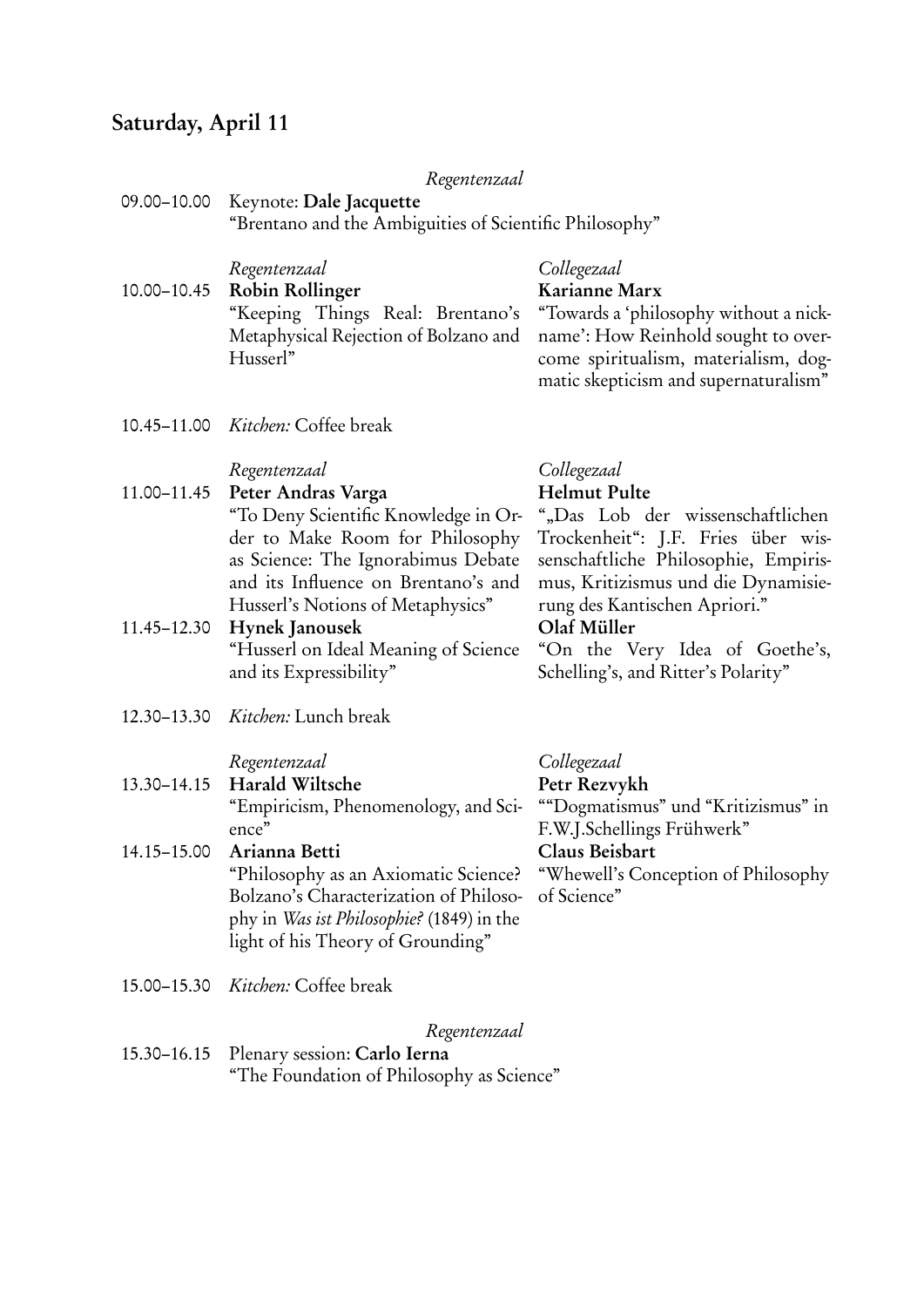## Abstracts

## Keynotes

Barry Smith "Metaphysics after Darwin" There is a continuous line of development which leads from the metaphysics of Aristotle to the biological classifications of Linnaeus. This line, on one common conception, was broken by the work of Darwin, who showed how Aristotelian realism and the metaphysics based thereon were no longer tenable. I will challenge this common conception, and argue that — precisely as a result of Darwin's work — we are today living in a golden age of Aristotelian classification. I will conclude by drawing out the implications of this argument for our understanding of the relations between philosophy and science.

Alan Richardson "Disillusionment, Inconvenience, and Scientific Philosophy: Logical Empiricism and Philosophical Modernism" This paper reports on a late stage of the development of scientific philosophy–logical empiricism in its European phase. The paper seeks to approach the vexed question of the "political" or "social" project of logical empiricism by dissociating it from grand transhistorical narratives of Enlightenment and placing it firmly into a philosophical modernism deeply informed by Weber's views of science and its social value.

Dale Jacquette "Brentano and the Ambiguities of Scientific Philosophy" Franz Brentano proposes to make philosophy scientific. But in what exact sense? Empiricism is not monolithic, and there are different empiricist ideologies as well as styles of prioritizing experience and perception in philosophy, especially in epistemology and metaphysics. Brentano understands his work in philosophical psychology as scientific in the sense that it is experience-grounded in its epistemology, philosophical methodology and metaphysics. Brentano's concept of scientific philosophy is nevertheless at odds with competing positivistic paradigms in the philosophy of science that were also beginning to gather momentum at roughly the same time, that exclude precisely the inner perception *(innere Wahrnehmung)* that Brentano develops from Aristotle's *De anima*, and on which he relies for the phenomenological 'observation' of states of mind that are meant to make his philosophical psychology empirical and by that standard scientific. Whether Brentano's contributions to philosophy are actually scientific depends essentially on whether the experiential evidence on which science builds can include or must exclude Brentano's faculty of inner perception as non-public, subjective, private, unverifiable, and by that contrary criterion unscientific. Brentano's philosophy, at the forefront of opposition to prevailing philosophical trends in the later nineteenth century, is properly scientific only if Brentano's phenomenological or descriptive psychological consideration of the structures and contents of thoughts is properly scientific. Which is to say, only if the category of inner perception is not a misnomer, but a genuine mode of perception in a scientifically respectable sense of empirical observation, of which it makes sense to speak as experiential. This is a perennial problem for science, philosophy, and scientific philosophy that conspicuously arises in Brentano's philosophical psychology. Brentano at different times tries to follow empiricism in two historically important but ideologically incompatible metaphysics, (naïve realist) Aristotelian and (idealist) British Enlightenment empiricisms, highlighting another crucial ambiguity in the possibilities for exact interpretation of his philosophy as scientific.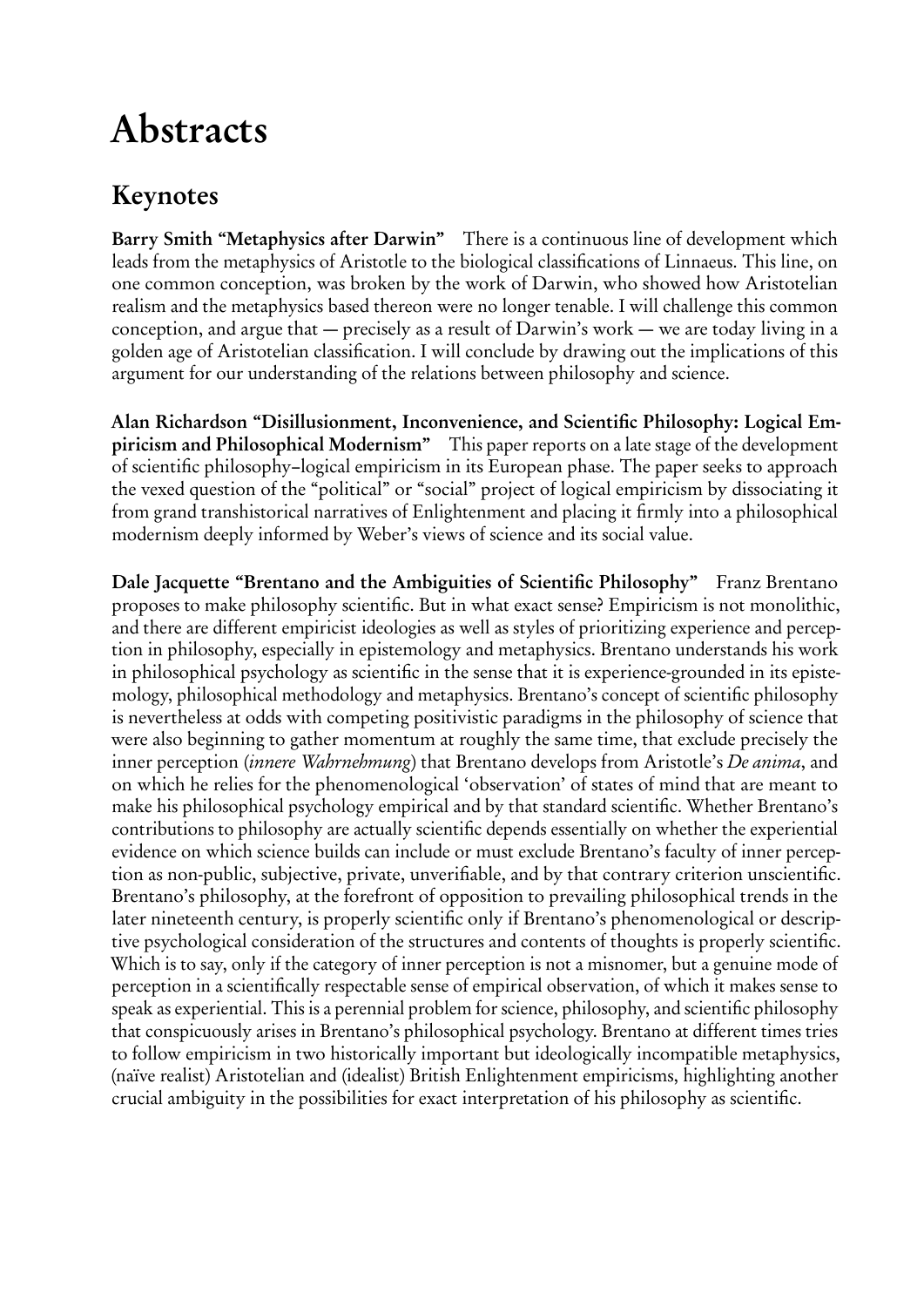### **Sessions**

#### Thursday

Paul Ziche "Feelings, Empiricism, and Realism" In the discussions within, and around, the Idealists' philosophy around 1800, the typical labels that we continue to use until today in characterizing various types of philosophy, both acquire their function and undergo immediate transformations. "Idealism" is not only contrasted with "realism", but both are changed into what has been called "higher idealism" and "higher realism", and the same happens with "empiricism". One of the most striking observations is that in these processes the various forms of philosophy start to overlap: Schelling and Schleiermacher, to name two instances of idealism-based thinkers, propagate a "higher realism" and "higher empiricism". With other realists of this period, they share a strong interest in feelings – however, the faculty of feeling itself undergoes changes in the negotiations taking place within the typology of forms of philosophy. Drawing upon source texts from idealists, realists, "higher realists" and "empiricists" in the period around 1800, and making use of present-day discussions of active vs. receptive faculties, this presentation will discuss these negotiations and some of their implications.

#### Friday

Wolfgang Huemer ""Vera philosophiae methodus": Brentano's conception of philosophy as rigorous science" In his Erinnerungen an Franz Brentano Carl Stumpf notes that it was Brentano's conception of the nature of philosophy – famously expressed in his 4<sup>th</sup> Habilitationthesis – that most fascinated his young students in Würzburg; they received it, according to Stumpf, as a moment of innovation that stood for a new profoundness and seriousness in philosophy. Other philosophers have been quite perplexed by this thesis; Moritz Schlick, for example, suggests that it stands in sharp contrast with the rest of Brentano's philosophy – which, as he adds, every scientifically oriented philosopher would have to reject. In my contribution I will argue that Brentano's thesis is best understood not as a manifesto of a percursor of scientific naturalism as it was developed in the twentieth century (by Quine and others), but rather as a rejection of the widespread idealistic and speculative approaches in philosophy, in particular against all forms of German idealism. I will discuss Brentano's understanding of the relation between philosophy and the sciences by taking into account also his later views on the relation between descriptive and genetic psychology and contrast Brentano's view of a scientific philosophy with Husserl's views on philosophy as a rigourous science.

#### Dirk van Miert "Writing the history of science around 1800"

Denis Fisette "Psychology as Science. Franz Brentano and Auguste Comte's Positivism" My aim is to show that the philosophical programme elaborated by Brentano in his *Psychology* from an Empirical Standpoint is largely indebted to the research conducted by Brentano on British empiricism and Comte's positive philosophy at Würzburg. This research represents the starting point of, and backdrop to, the project of a psychology as science, which is at the heart of his Hauptwerk, and sheds new light on the philosophical stakes of many debates he leads in that work. Furthermore, Brentano's research informs us about his philosophical preoccupations during the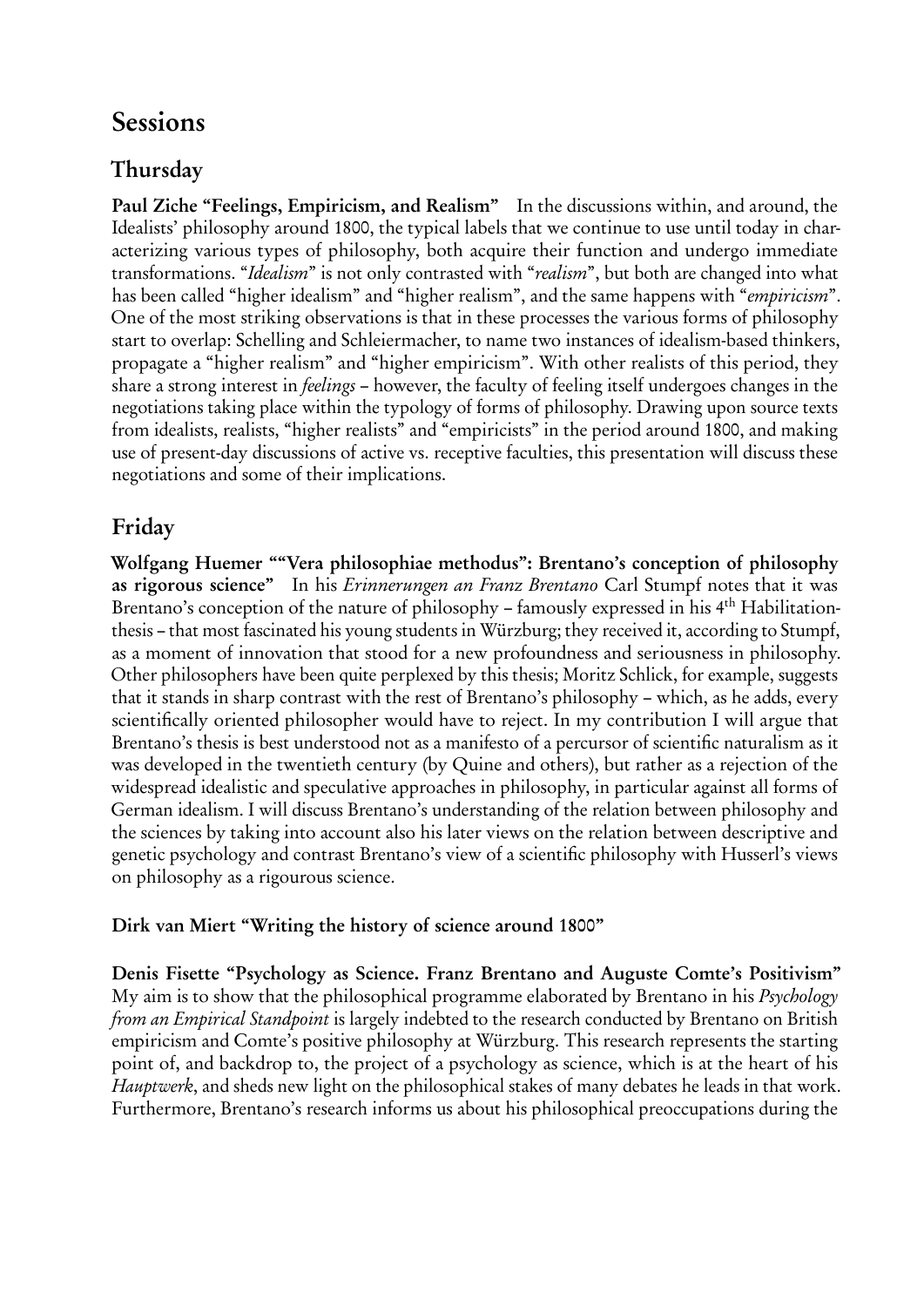Würzburg period, and simultaneously provide us with a new perspective on the evolution of his thought from his habilitation at Würzburg in 1866 to his arrival in Vienna in 1874. In this talk, I propose to examine some of the factors that motivated the interest of the young Brentano in Comte's positive philosophy and to evaluate the influence that the latter exerted on Brentano's programme of a psychology as science.

Guillaume Frechette "The Descriptive Psychology Research Programme – Brentano's Contribution to Scientific Philosophy" In this talk, I propose a reconstruction of the fundamental insights of Franz Brentano's (1838–1917) descriptive psychology research program (DPRP), as it was formulated in three lectures from the Vienna period: I: 'Descriptive psychology' (1887/88), II: 'Descriptive psychology or descriptive phenomenology' (1888/89) and III: 'Psychognosy' (1890/91). Despite the apparent marginal concern with descriptive psychology – sometimes called 'psychognosy', 'phenomenognosy', or 'phenomenology' – in works published during his lifetime, Brentano had a clear and well-developed conception of the theme as a scientific investigation of the contents of our mental states; it was not developed as a prima philosophia, or as a system of philosophy, as it is often thought to be, but rather as a scientific research program of its own, which challenged other research programs of the time, such as Wundt's physiological psychology or Fechner's psychophysics. I will outline the fundamentals of DPRP, the content of its hard core and the set of auxiliary hypotheses used in the Vienna lectures and will contrast them with some of the 'Cartesian' principles often attributed to Brentano's philosophy of mind, suggesting that these principles do not constitute any part of the hard core of DPRP.

Dietmar Heidemann "Kant's discovery of realism" Kant is not only the inventor of (transcendental) idealism but also the discoverer of the philosophical term "realism". Although transcendental idealism responds to the key question of whether and how metaphysics is possible as a science, the question itself is closely connected to the kind of realism people endorse. Kant not only discovers philosophical "realism", but also is by the same token the first one to provide an intriguing discussion of different versions of realism, i.e., transcendental and empirical realism. According to transcendental realism the external world is in a strong sense independent of the general philosophical or scientific framework theory we subscribe to. Empirical realists deny this view and argue that our external world beliefs cannot be justified beyond such a theory. For Kant transcendental realists like Descartes or Leibniz are unable to make metaphysica specialis and generalis a science whereas only empirical realism can support the project of scientific philosophy. The paper explores the arguments Kant puts forward in favour of this view and contends that one way or the other Kant's analysis of "realism" has had an enormous impact on the subsequent (idealist) debate on making philosophy a science.

Peter Sperber "Philosophy's Scientific Method: Transcendental Methodology in Kant and Fries" Despite of its central importance to Kant's philosophical project, no clear and convincing account has so far been given of Kant's methodology with regard to what he calls 'transcendental proofs'. In the first part of this presentation I argue shortly that one important reason for this is that Kant commits himself to four methodological claims that cannot be consistently defended together. In the second part I argue that a sophisticated attempt to resolve this methodological inconsistency can be found in the work of the much-neglected Kantian philosopher Jakob Friedrich Fries (1773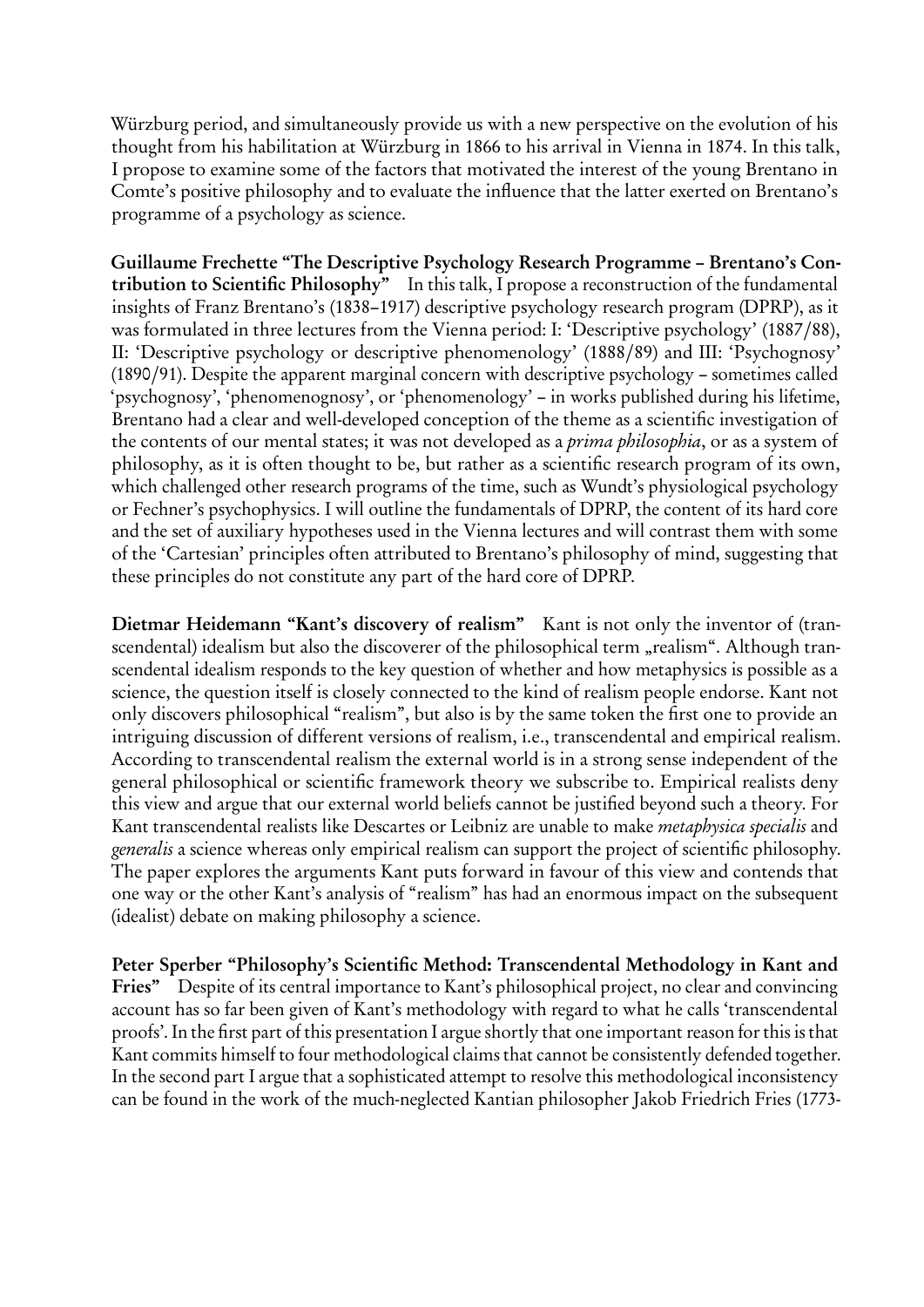1843). Fries argued that this methodological problem could only be resolved by dropping Kant's assumption that transcendental method should be understood in terms of proof. Instead, Fries proposes that we can make sense of transcendental methodology by understanding it in terms of theory formation. While this account has been almost completely ignored in contemporary scholarship, it is of crucial historical importance: against the German Idealist tradition, Fries provided an attractive alternative picture of Kantianism that placed philosophy much closer to the empirical sciences.

Timmy de Goeij "Kant's Campaign against the Synthesis of Empiricism and Rationalism" Kant's Critique of Pure Reason is traditionally understood as providing the synthesis of empiricism and rationalism. However, in this presentation I will present a reversal of this picture. The main aim of the critical project of the Critique is to demarcate the idea of metaphysics. According to Kant, his dogmatic predecessors could not arrive at the 'genuine' idea of metaphysics, precisely because they continuously in one way or another synthesized and mixed the rational use of reason with the empirical use of reason. Kant set out to prevent these dogmatic syntheses by emphasizing the heterogeneous and irreducible character of sensibility and the understanding. By means of this doctrine of the two stems of cognition, Kant separated the pure use of reason from the empirical use, and ascribed to each their own domains of application. This eventually led to the differentiation of philosophy proper, which becomes the pure science of the conceptual framework of our experience, from the empirical sciences, which are concerned with determining the content of experience. The result is a new understanding of what makes science scientific.

#### Saturday

Robin Rollinger "Keeping Things Real: Brentano's Metaphysical Rejection of Bolzano and Husserl" Husserl's decisive breakthrough in his endeavor to understand logic was his *Logical* Investigations, in which the influence of Bernard Bolzano can clearly be found. What Husserl found especially appealing in Bolzano's understanding of logic was the notion of "propositions in themselves". These were taken to be truth-bearers which are distinct from acts of judgment and indeed from all else that exists or occurs in space and time. When Husserl explained this Bolzanian influence to his mentor, Franz Brentano, it was by no means met with acceptance. Brentano attempted to convince Husserl in letters that logic can do without such Gedankendinge as propositions in themselves. Underlying Brentano's exchange with Husserl is the philosophical position that has come to be known as reism, according to which everything that exists is a thing, whether it be mental or corporeal. This position was in fact crucial to Brentano's on-going attempt to work out a metaphysics in the Aristotelian sense, i.e. the inquiry into being qua being. In this paper it will be shown why the notion of propositions in themselves, especially Husserl's rather Platonistic interpretation of them, must be rejected from this metaphysical point of view.

Karianne Marx "Towards a 'philosophy without a nickname': How K. L. Reinhold sought to overcome spiritualism, materialism, dogmatic skepticism and supernaturalism" In the wake of Kant's critical project, Karl Leonhard Reinhold was convinced that a new day was dawning for philosophy and that the conflicts and misunderstandings that had been ubiquitous throughout its history could now be decided once and for all. This would enable a more scientific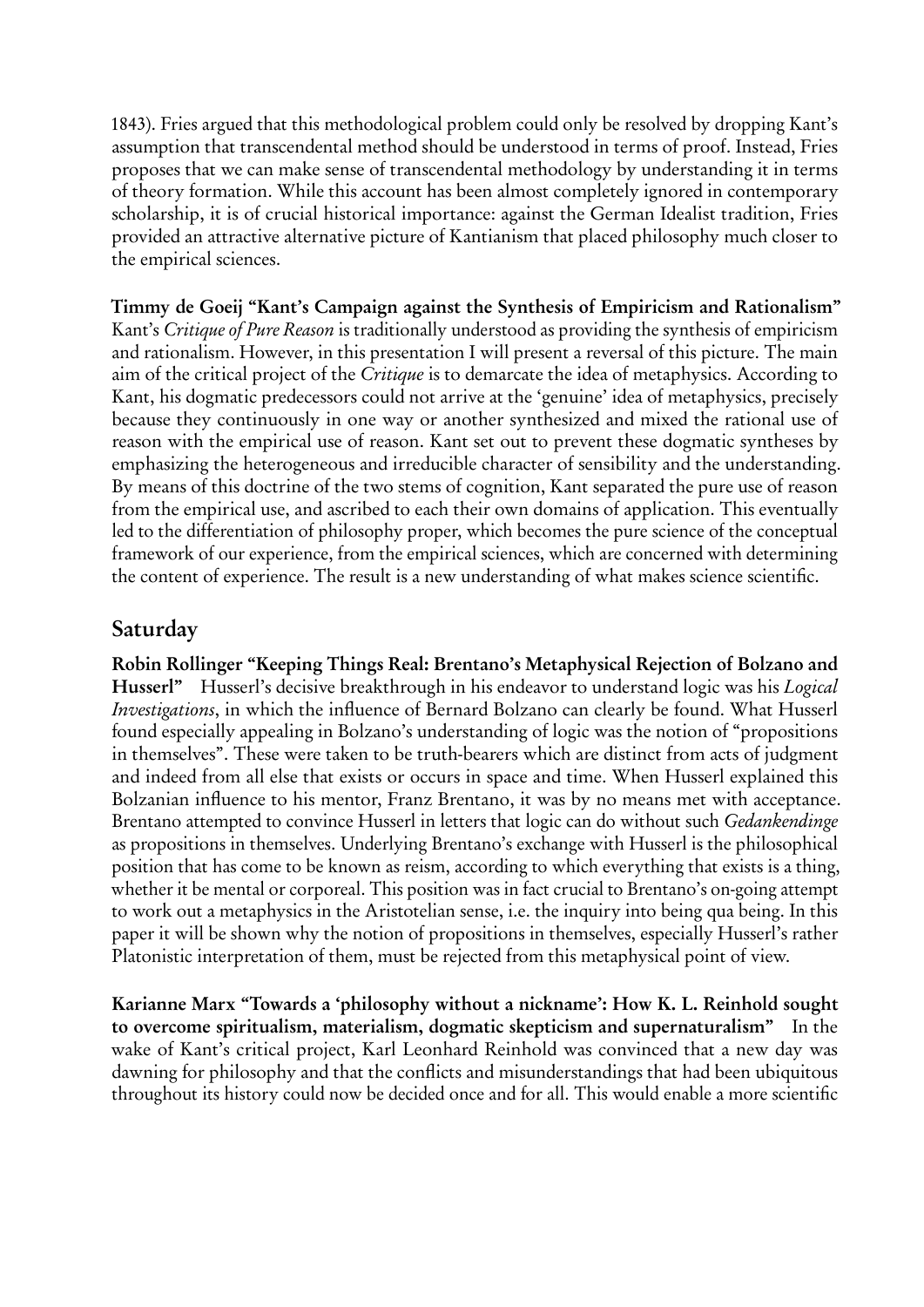way of philosophizing in which finally, some real progress could be made. Instead of this or that philosophy there would only be Philosophy, period.

This paper aims to shed light on Reinhold's interpretation of the rival philosophical schools at his time (spiritualism, materialism, dogmatic skepticism and supernaturalism) and what is needed to overcome this rivalry and move towards one harmonious, scientific philosophy.

Peter Andras Varga "To Deny Scientific Knowledge in Order to Make Room for Philosophy as Science: The Ignorabimus Debate and its Influence on Brentano's and Husserl's Notions of Metaphysics" Even though it has been mostly forgotten by now, the Ignorabimus Debate was one of the key events that marked the German academic philosophy and the surrounding disciplines from the 1870s onwards. Already the contemporaneous observers described this period as a renaissance of philosophy, when philosophy tried to re-establish itself against the dominance of the increasingly successful natural sciences that were perceived as protruding into the traditional domains of philosophy after the demise of German Idealism in the earlier half of the century. It is thus far from being surprising that an inaugural address delivered by Emil Du Bois-Reymond at the Annual Assembly of German Scientist and Physicians in Leipzig in 1872, in which Du Bois-Reymond (himself a leading physiologist and an influential member of the academic establishment in Berlin) argued for necessary limits of the knowledge pretensions of natural sciences, has produced immense echo. Du Bois-Reymond's theses, which he reinforced at a public lecture in Berlin in 1880 (both addresses were published and widely read), have not only reverberated in the culturalpolitical consciousness of that time, forced materialism to go on the defensive and were greeted by thinkers originally hostile to materialism, i.e. by Catholic intellectuals, but they have also spurred a series of philosophical attempts at establishing methodically different regions of science, including Dilthey's *Introduction to the Human Sciences* in 1883 (furthermore, even certain traits of Carnap's The Logical Structure and Wittgenstein's Tractatus have been linked to this debate). Up to now, however, it seemed that the nascent phenomenology remained untouched by this debate. The recent surge of scholarly interest in this debate barely mentions Franz Brentano or Edmund Husserl. Already the publication date of Brentano's seminal Psychology, however, renders it extremely unlikely that Brentano had been unaware of Du Bois-Reymond. I first investigate the traces of an influence of the Ignorabimus Debate on Brentano during the transition between his Würzburg and Vienna periods. I believe that this influence could be linked to Brentano's metaphysical pretensions, resp. the discrepancies between the reception of Brentano's work and his real position as manifested by the surrounding work manuscripts. The second thinker I focus on is Edmund Husserl. I believe that the Ignorabimus Debate not only provides a particularly telling example of the various diffuse influences that were received by the young Husserl, but it could also serve as a historically anchored basis for understanding the continuous evolution of Husserl's notion of metaphysics during the incubation of his Logical Investigations and the subsequent transition to transcendental phenomenology.

Olaf Müller "On the Very Idea of Goethe's, Schelling's, and Ritter's Polarity" Goethe and Schelling's first collaboration was on a number of optical experiments. Schelling learned from Goethe that many colour phenomena have dualistic counterparts, and that there is an optical symmetry, or duality, between light and darkness. Goethe learned from Schelling that polarity can be used as a guiding principle for scientific research (i.e., as a regulative idea à la Kant). Ritter,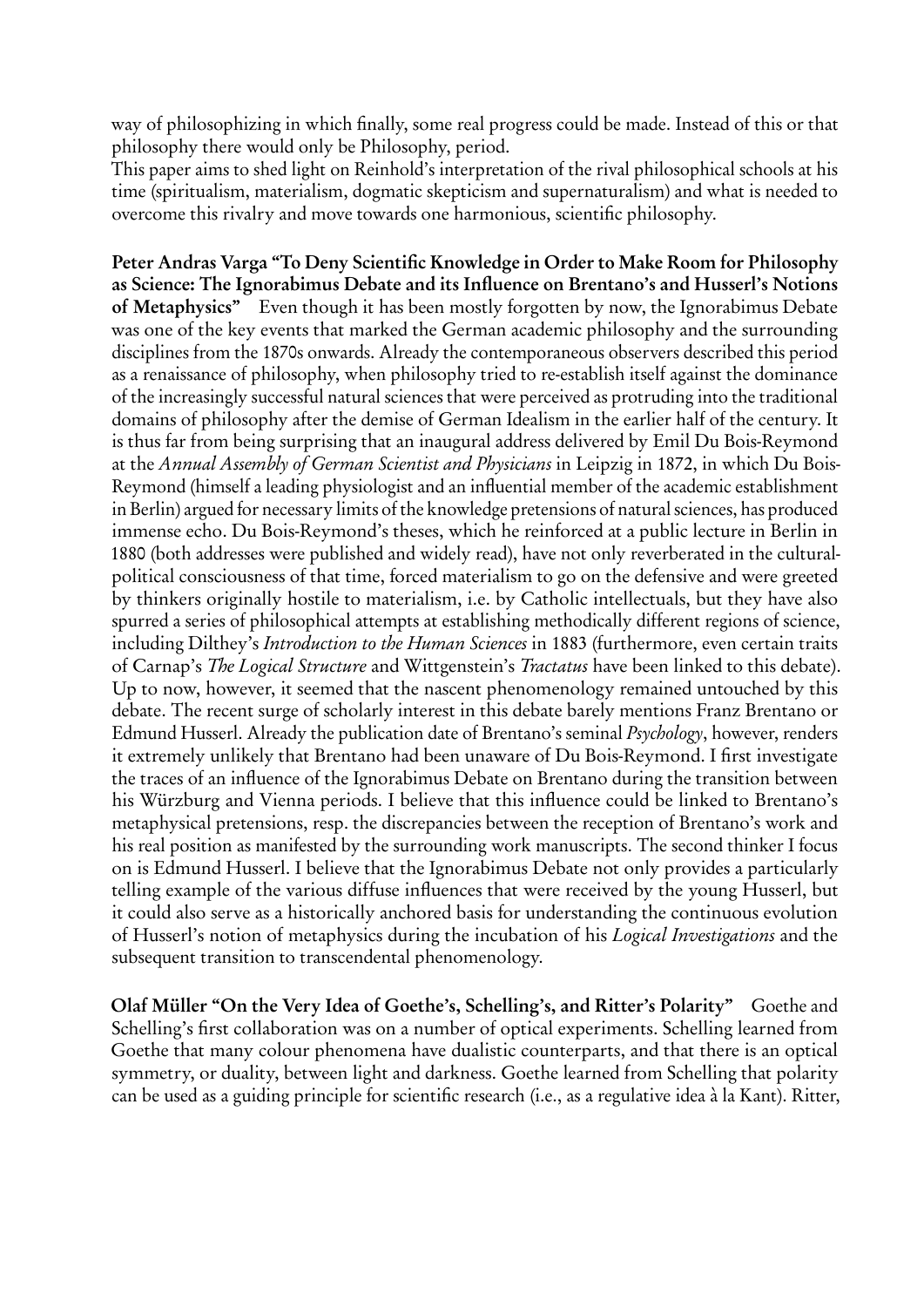who cooperated scientifically with Goethe, exploited the principle of polarity when he made his most famous scientific discovery of what we now call UV-light. The considerable potential this principle may have for optical research has so far been underestimated and underexplored. One reason for this neglect has to do with the fact that some of the principle's proponents applied it excessively and dubiously – outside optics. If it had not been for this misuse, physicists might have shown a less hostile reaction to Goethe's theory of colours (Farbenlehre). Bad luck for Goethe.

Hynek Janousek "Husserl on Ideal Meaning of Science and its Expressibility" The lecture wants to shortly present some aspects of Husserl's first move toward ideality of meaning as it can be reconstructed on the background of Husserl's 1893/1894 manuscripts. The ideality of meaning which was accepted at this stage served as a paradigm which was later on reworked into Husserl's later theory of linguistic meaning as it is found in his Logical Investigations. The lecture discusses a certain problem of this book which follows from Husserl's own presuppositions. This problem involves the question of expressibility of the quality of the intentional essence of the act – "quality" being Husserl's term roughly corresponding to the later and more common concept of propositional attitude. The lectures argues for a certain gap in Husserl's theory concerning the expressibility of the quality as well as for the fact that the expressibility of the quality seems to be already presupposed in the ideal meaning of the linguistic expressions used in the solitary life of the speaker. In this way, Husserl's original sharp distinctions between communicative and solitary use of scientific linguistic expressions might be called into question even in its initial stage.

Helmut Pulte ""Das Lob der wissenschaftlichen Trockenheit": Jakob Friedrich Fries über wissenschaftliche Philosophie, Empirismus, Kritizismus und die Dynamisierung des Kantischen Apriori" "Das Lob der wissenschaftlichen Trockenheit" – dieser Titel eines Vortrags von J. F. Fries (1773-1843) kann als Leitgedanken seines Philosophierens generell verstanden werden, das er in einem eminenten Sinne als ,wissenschaftliches Philosophieren' versteht. Fries verbindet damit eine Abgrenzung in zweierlei Hinsicht: synchron gegenüber einer (von ihm so genannten), populären', mystifizierenden', mythologischen' oder (gelegentlich auch:), arbeitsscheuen' Philosophie, die er im deutschen Idealismus am Werke sieht, diachron gegenüber , Empirismus' und , Rationalismus', die er in ihrer historischen Form als überkommen ansieht. Positiv gewendet, ist wissenschaftliche Philosophie für Fries eine Weiterentwicklung der Transzendentalphilosophie Kants – ein spezifischer Kritizismus, der den Entwicklungen der Naturwissenschaften und Mathematik des frühen 19. Jahrhunderts philosophisch Rechnung zu tragen sucht. Im Vortrag soll zum einen Fries' Programmatik einer wissenschaftlichen Philosophie umrissen werden, zum anderen sollen exemplarisch an zumindest einem Ausschnitt seiner Wissenschaftstheorie – der Dynamisierung des Kantischen Apriori – konkrete Konsequenzen seines Ansatzes aufgezeigt werden.

Harald Wiltsche "Empiricism, Phenomenology, and Science" Much of what Husserl thought needs to be done in order to make philosophy truly "scientific" is encapsulated in the well-known slogan "Back to the things themselves!". Instead of forcing problems into a pre-established (and potentially artifical) theoretical mold, phenomenology seeks to ground claims to knowledge in experience through which "the things themselves" appear. But what does Husserl mean by "experience"? And what precisely are the "things themselves"?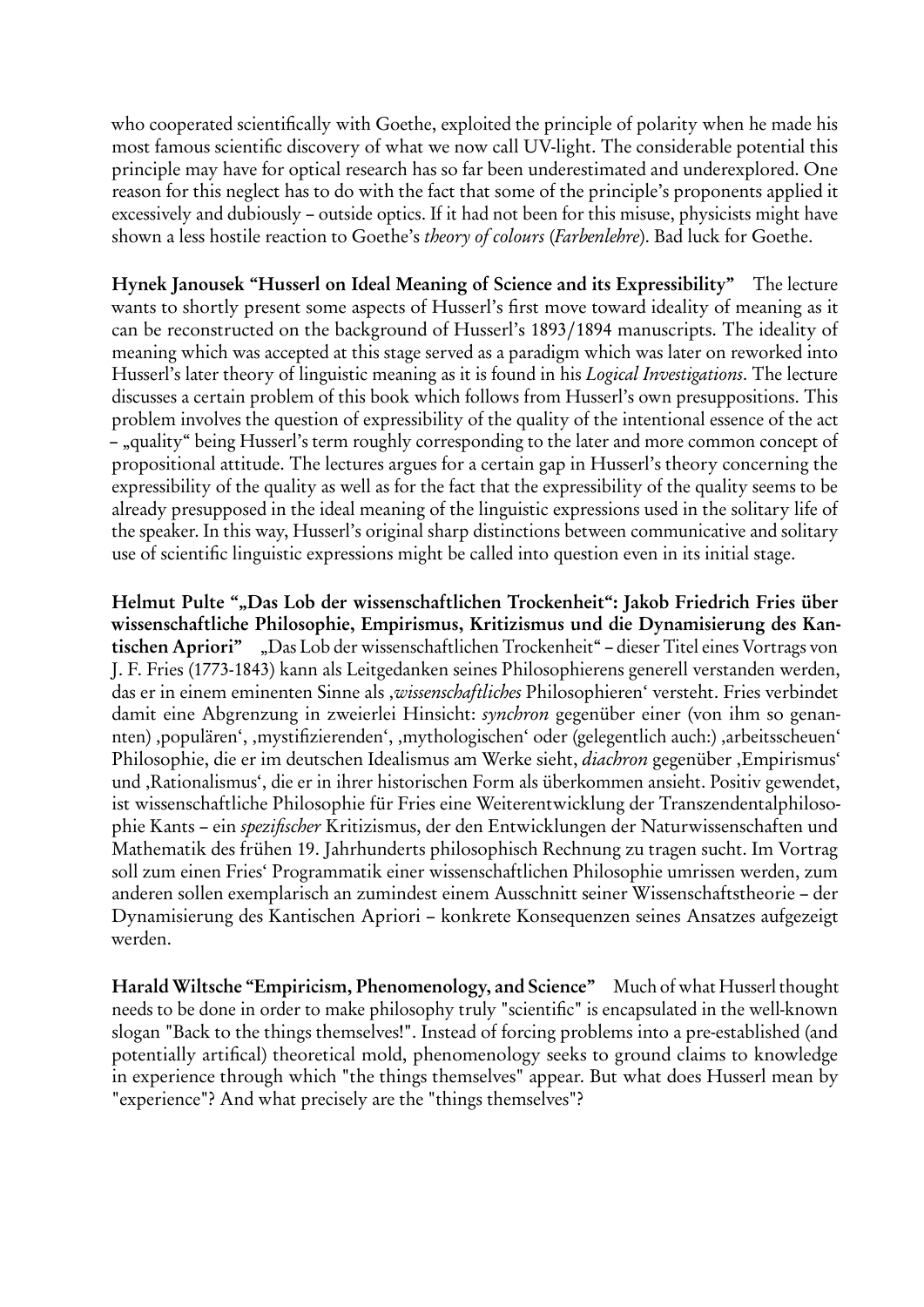It is these questions that I wish to address in my talk. In order to do so, I will start with a brief exposition of Husserl's critique of empricism in the first part of my presentation. I will then use this critique as a foil against the background of which Husserl's positive views regarding philosophical "Wissenschaftlichkeit" will be characterized. The third and final part of my talk is concerned with the question as to how these views shape Husserl's interpretation of the physical sciences. My thesis is that, although Husserl opposed empiricism in crucial respects, his understanding of scientific theories resembles that of more radical empiricists such as Bas van Fraassen.

#### Petr Rezvykh ""Dogmatismus" und "Kritizismus" in F.W.J.Schellings Frühwerk"

Arianna Betti "Philosophy as an Axiomatic Science? Bolzano's Characterization of Philosophy in Was ist Philosophie? (1849) in the light of his Theory of Grounding" Like other 19th century philosophers, Bernard Bolzano (1781-1848) viewed philosophy as science, in particular, as "the science of the objective connection of all those truths the ultimate grounds of which we make our own business to penetrate as far as possible in order to thus become wiser and better." ("Philosophie ist die Wissenschaft von dem objectiven Zusammenhange aller derjenigen Wahrheiten, in deren letzten Gründe nach Möglichkeit einzudringen, wir uns zu einer Aufgabe machen, um dadurch weiser und besser zu werden", Bolzano 1849). This characterization seems particularly revealing insofar as 'objective connection of truths' is Bolzano's alternative term for grounding among true propositions (Sätze an sich), a notion which is part and parcel of Bolzano's view on (proper) sciences as axiomatic orderings of truths. Bolzano's characterisation would thus imply that philosophy is an axiomatic science, and the question arises as to the kind of propositions philosophy would be an aggregate of. Following one interpretation on the market (de Jong 2001), grounding is a relation such that all analytic truths are grounded in synthetic truths. That would imply that if philosophy is, indeed, a grounded ordering of truths, then it is a grounded ordering of truths that are synthetic, with the possible exception of truths at the very end of the grounding ordering, which might be analytic. We present work preparatory to this investigation. We review recent work on grounding, and we strengthen the evidence for the link between the analytic-synthetic distinction and the ground-consequence. We do the latter by presenting results of the application of SalVe, a newly developed text-mining tool for computational analysis of philosophical texts. Analysis of the Wissenschaftslehre with SalVe gave quantitative information about the Wissenschaftslehre that supports my interpretation. As such, this talk will illustrate the potential of computational methods within philosophy.

Claus Beisbart "Whewell's Conception of Philosophy of Science" William Whewell is an eminent figure in the history of philosophy of science not just because he has invented the term "scientist", but also because he has contributed a number of influential works that have "Philosophy of science" in their titles and that consider the scientific method. But what is his conception of philosophy of science? How does he think about the aims and the methods of this very discipline, in particular in the view of the history of science? And are the sciences and philosophy related in his views? The aim of this talk is to carve out Whewell's conception of philosophy of science and to contextualize it in view of Kant's influence and of the debates about empiricism.